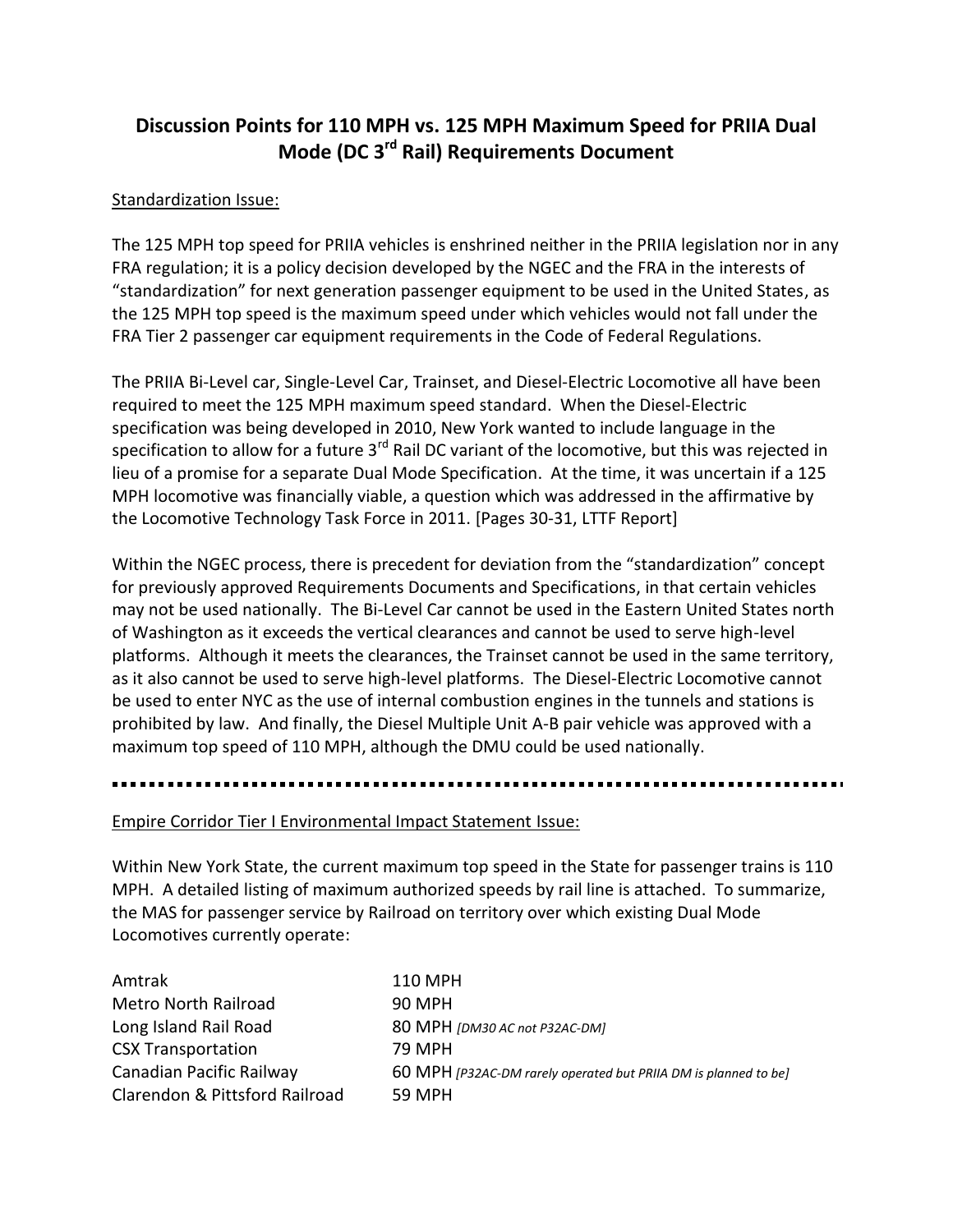The **AMTK Empire Corridor,** which is the subject of the Tier I Environmental Impact Statement, is the designation which includes all rail lines between Penn Station and Niagara Falls. The document may be assessed at:<https://www.dot.ny.gov/empire-corridor/deis>

The Empire Corridor Tier I EIS, for which FRA is the Lead Agency, advances four speed alternatives on the Empire Corridor west of Albany/Rensselaer:

79 MPH 90 MPH (Two Alternatives, A & B) 110 MPH 125 MPH

The 79 MPH, 90 MPH, and 110 MPH Alternatives west of Albany/Rensselaer would operate with locomotives in Diesel Mode.

The Tier I EIS does not propose an increase from 110 MPH to 125 MPH for the MNR and AMTK Hudson Line, that is, south of Albany/Rensselaer:

"Alternative 125 would include Alternative 90A improvements along the Hudson Line and Niagara Branch." [Tier I Draft EIS, Page 4-299] The track geometry south of Albany/Rensselaer Station will not support 125 MPH.

As for the125 MPH Alternative itself:

"Alternative 125 would also add a new electrified (with overhead catenary), two-track, gradeseparated high-speed rail corridor of 283 miles between Albany/Rensselaer Station and a new Buffalo station." [Tier I Draft EIS, Page ES-14]

With respect to the type of Locomotives to be used for the 125 MPH Alternative: "Alternative 125 would add 17 dual mode locomotive-powered trainsets to increase the frequency of passenger rail service. All Empire Corridor Alternatives require continued use of dual mode locomotives. Alternative 125 will use a **different type of dual mode locomotive** *[emphasis added],* similar to those recently introduced on the NJ TRANSIT and AMT (Montreal) commuter rail networks. Rather than 700 volts (DC) third rail power, Alternative 125 will use a diesel/AC overhead contact wire dual mode capability." [Tier I Draft EIS, Page 3-59]

Discussion of Locomotive:

The locomotive to which the DEIS refers for operation under the AC Catenary is clearly the Bombardier ALP-45DP, which can operate at 125 MPH in AC Catenary electric mode (although only at 100 MPH in diesel mode). Section 3.0 of the Dual Mode  $(3<sup>rd</sup>$  Rail) Locomotive Requirements Document contains a discussion concerning a potential Dual Mode (AC Catenary) Locomotive as a future possibility, as well as a potential "Tri-Mode" (DC 3<sup>rd</sup> Rail/AC Catenary/Diesel-Electric) locomotive. The AC Catenary Dual Mode and "Tri-mode" locomotives, however, are NOT part of the current requirements document and are NOT part of the PRIIA